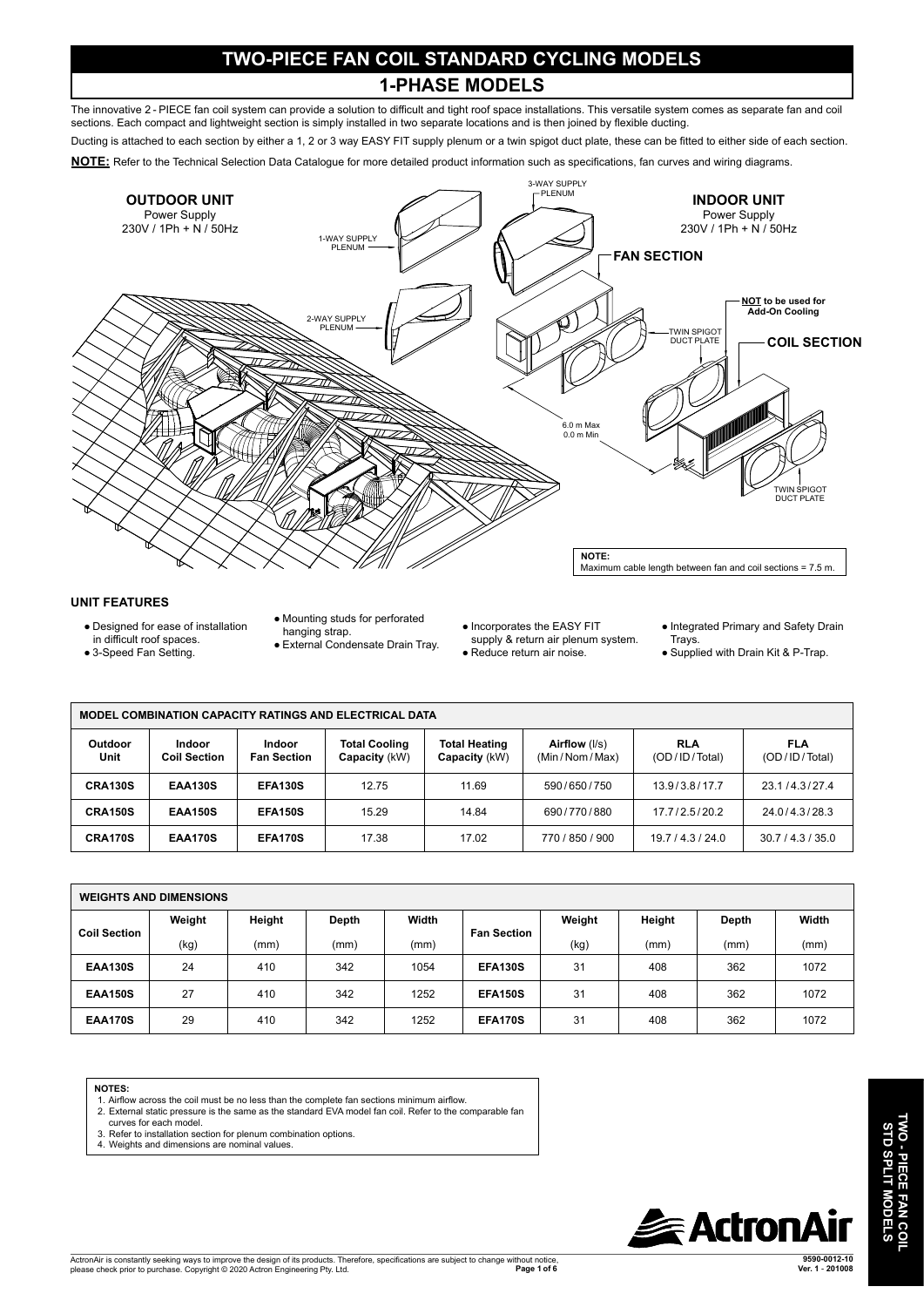# **UNIT DIMENSIONS EFA130S/EFA150S/EFA170S**

#### **FAN SECTION** OVERALL NOMINAL DIMENSION (H X W X D) = 408 X 1072 X 362 SUPPLY DUCT (H X W) = 168 X 708 11 990<br> **A**<br>
(MTG C-C DIST) 11 RETURN DUCT = 378 X 900 87 270 11 11 990 (MTG C-C DIST) **TOP VIEW** 1072 O/A 1012 152 <del>- 1 - 200 - 1 - 228 - 1 -</del> 240 <del>- 1 -</del> 152 362 O/A 51  $43$  $\ddot{\mathbf{c}}$ 168  $108$   $0/4$ າວ່າ 282 282 189  $\circ$  $\ddot{\circ}$  $\overline{4}$ **SIDE VIEWFRONT VIEW - SUPPLY AIR**  15 **UNIT MODEL NUMBER UNIT WEIGHT**  $56$   $\sim$   $\sim$  56 **(kg)** EFA130S / EFA150S / EFA170S 31 378 RD ANGLE ◉ € 3 PROJECTION **NOTES:**  1. Do not scale drawing. All dimensions are in mm unless specified. 15 **REAR VIEW - RETURN AIR** Refer to corresponding unit dimensional drawing for mounting hole details. 2. Service Access Areas and Spaces for Airflow Clearances given above are suggested minimum based on the condition that the spaces around the units are free from any obstructions and a walkaway passages of 1000 mm between the units or between the unit and the outside perimeter is available. 3. Minimum Service Access Areas and spaces for Airflow Clearances are responsibilities of the installer, ActronAir will not be held liable for any extra charges incurred due to lack of access and space for airflow.  **MINIMUM SERVICE ACCESS CLEARANCES** 습 습 습 DUCT WORK 800 mm 800 mm SERVICE<sup> $\leq$ </sup> FAN SECTION **SERVICE** CLEARANCE **CLEARANCE** 습 습 습 DUCT WORK HEIGHT CLEARANCE = 340 FROM COIL SECTION (0 m Min - 6 m Max)



**TOP VIEW**

**TWO - PIECE FAN COIL STD SPLIT MODELS**

TWO - PIECE FAN COIL<br>STD SPLIT MODELS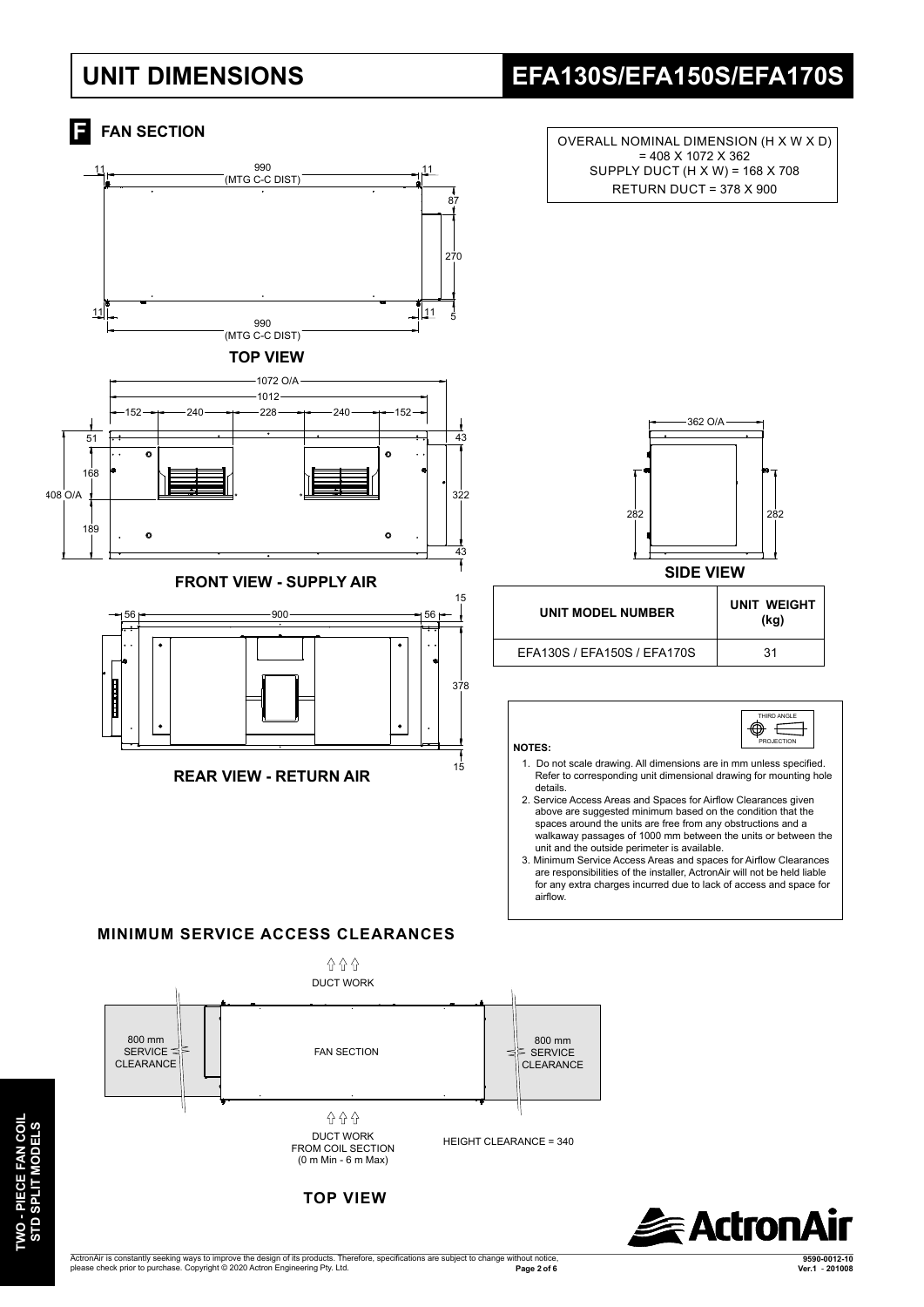# **UNIT DIMENSIONS**



ActronAir is constantly seeking ways to improve the design of its products. Therefore, specifications are subject to change without notice,<br>Page 3 of 6 أو Page 3 of 6 **9590-0012-10 Page 3 of 6****Ver. 1** - **201008**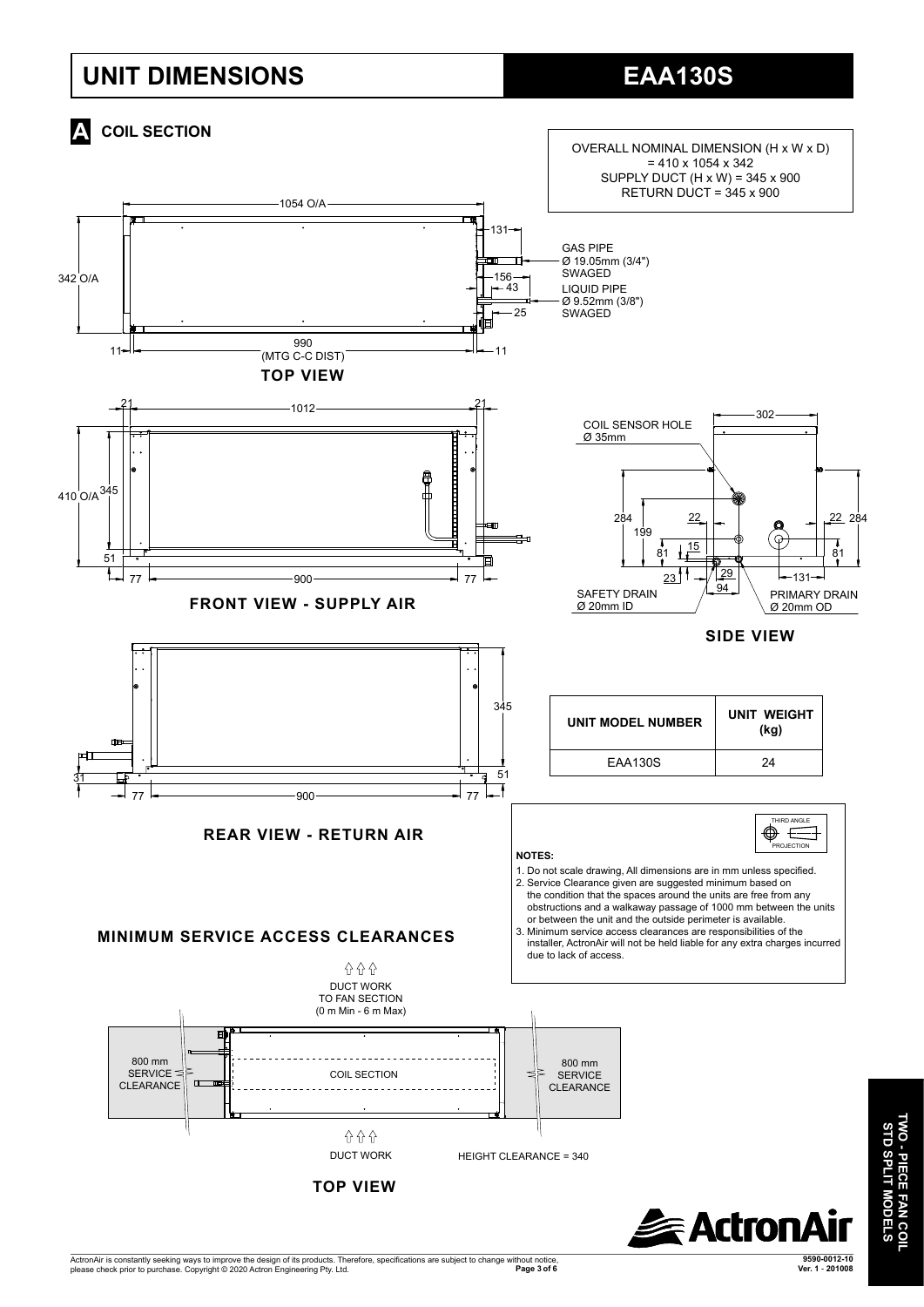# **UNIT DIMENSIONS EAA150S / EAA170S**



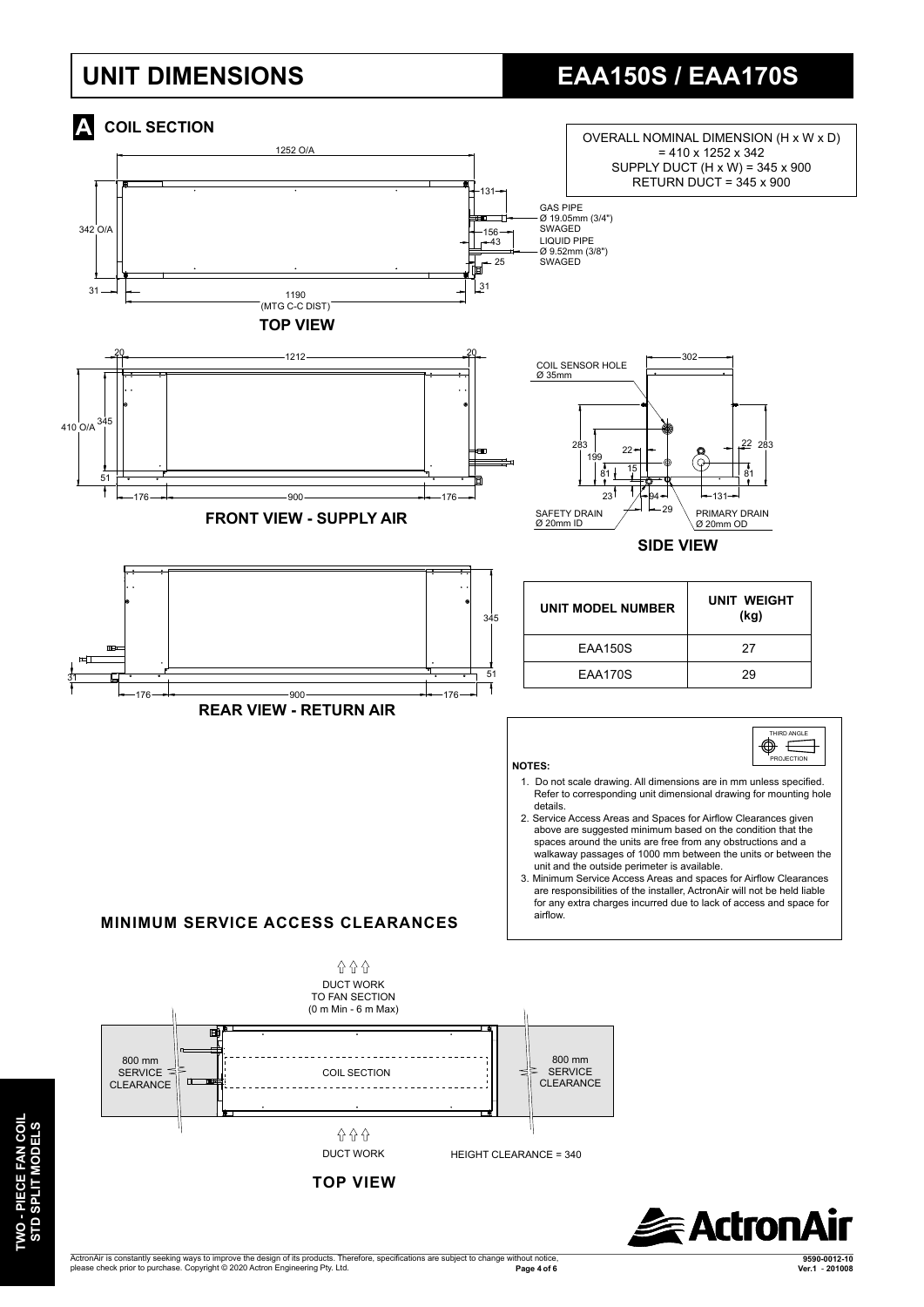## **SUPPLY PLENUM / DUCT PLATE OPTIONS - STD SPLIT FAN COIL EAA130S-EFA130S EAA150S-EFA150S EAA170S-EFA170S**

|                | 1 WAY<br><b>SUPPLY</b><br><b>PLENUM</b>     | <b>2 WAY SUPPLY PLENUM</b>               |                                                    |                                              | <b>3 WAY SUPPLY PLENUM</b>                      | <b>TWIN SPIGOT DUCT</b><br><b>PLATES</b>                                                                                                           |                                                |                                         |
|----------------|---------------------------------------------|------------------------------------------|----------------------------------------------------|----------------------------------------------|-------------------------------------------------|----------------------------------------------------------------------------------------------------------------------------------------------------|------------------------------------------------|-----------------------------------------|
| <b>MODELS</b>  | $1 \times 400$ mm $(16")$<br>185-1/405<br>군 | $2 \times 350$ mm $(14")$<br>PL18S-2/35S | $x400$ mm $(16n)$<br>$-205 - 2/405$<br>ᇎ<br>$\sim$ | 300 mm (12")<br>13S-3/30S<br>ᇍ<br>$3 \times$ | 350 mm (14")<br>18S-3/35S<br>ᇍ<br>$\frac{x}{3}$ | : 350 mm (14")<br>: 400 mm (16")<br>: 350 mm (14")<br>20S-3/SPS<br>$\times$<br>$\pmb{\times}$<br>$\times$<br>൨<br>$\overline{ }$<br>$\overline{ }$ | mm(14")<br>DP-2/350<br>350<br>ᇍ<br>×<br>$\sim$ | $2 \times 400$ mm $(16")$<br>PLDP-2/400 |
| <b>EAA130S</b> | ۰                                           | ۰                                        |                                                    | ۰                                            | ۰                                               | ۰                                                                                                                                                  | $\checkmark$                                   | $\checkmark$                            |
| <b>EAA150S</b> |                                             |                                          |                                                    |                                              |                                                 |                                                                                                                                                    |                                                |                                         |
| <b>EAA170S</b> | ۰                                           |                                          |                                                    |                                              | ۰                                               | ۰                                                                                                                                                  |                                                |                                         |
| <b>EFA130S</b> | ✓                                           |                                          | ✓                                                  |                                              | $\checkmark$                                    | ✓                                                                                                                                                  | ✓                                              | ✓                                       |
| <b>EFA150S</b> | $\checkmark$                                | $\checkmark$                             | ✓                                                  | $\checkmark$                                 | $\checkmark$                                    | $\checkmark$                                                                                                                                       |                                                | $\checkmark$                            |
| <b>EFA170S</b> | $\checkmark$                                | $\checkmark$                             | $\checkmark$                                       |                                              | ۰                                               |                                                                                                                                                    |                                                |                                         |

#### **ONE WAY SUPPLY PLENUM** 965





**TWO WAY SUPPLY PLENUM**

385



**TOP VIEW**



**SIDE VIEW**



## **NOTES:**

- 1. For air flow purposes, please refer to supply and return air matrix for details of required number of spigots in operation. 2. All dimensions are in mm unless specified. 3. Do not scale drawing.
	-

ActronAir is constantly seeking ways to improve the design of its products. Therefore, specifications are subject to change without notice,<br>Page 5 of 6 فارو Page 5 of 6 **9590-0012-10 Page 5 of 6****Ver. 1** - **201008**  50